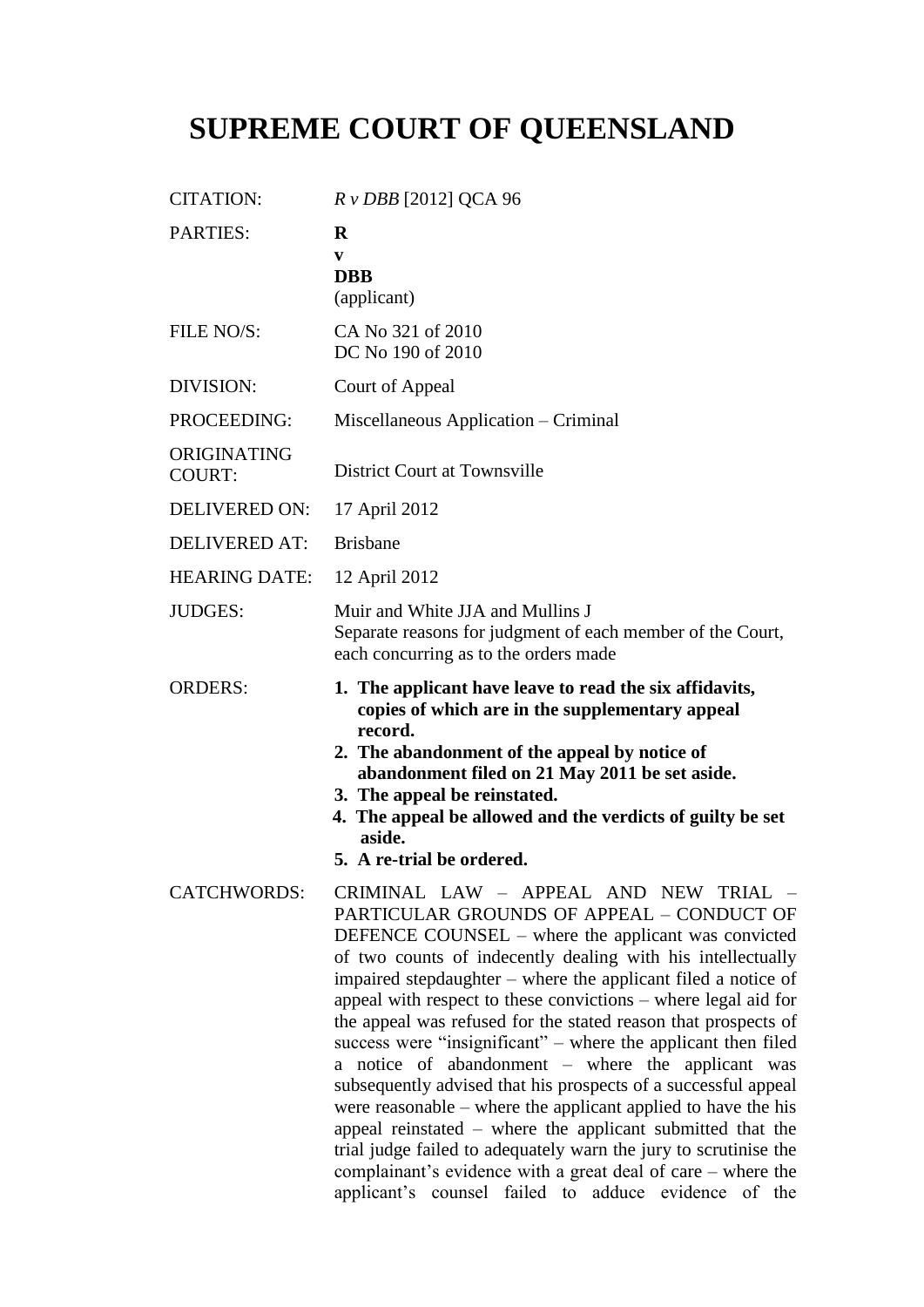applicant's good character at trial – whether the abandonment should be set aside and the appeal reinstated – whether the trial judge properly directed the jury with respect to the complainant's evidence – whether the failure to call good character evidence amounted to a miscarriage of justice

*Criminal Code* 1899 (Qld), s 632 *Criminal Practice Rules* 1999 (Qld), r 70

*D v The Queen* (1996) 86 A Crim R 41, considered *Melbourne v The Queen* (1999) 198 CLR 1; [1999] HCA 32, applied *Mraz v The Queen* (1955) 93 CLR 493; [1955] HCA 59, cited *Nudd v The Queen* (2006) 80 ALJR 614; (2006) 225 ALR 161; [2006] HCA 9, applied *R v Birks* (1990) 19 NSWLR 677, approved *R v Clayton* [2008] QCA 337, considered *R v DAH* (2004) 150 A Crim R 14; [2004] QCA 419, considered *R v Hunter and Sara* (1999) 105 A Crim R 223; [1999] NSWCCA 5, distinguished *R v Murray* (1987) 11 NSWLR 12, considered *Sharma v The Queen* [2011] VSCA 356, distinguished *TKWJ v The Queen* (2002) 212 CLR 124; [2002] HCA 46, applied COUNSEL: R M Sweet for the applicant D L Meredith for the respondent

| <b>SOLICITORS:</b> | Paul Williams & Associates for the applicant         |
|--------------------|------------------------------------------------------|
|                    | Director of Public Prosecutions (Queensland) for the |
|                    | respondent                                           |

- [1] **MUIR JA: Introduction** The applicant was convicted on 2 December 2010 of two counts of indecent dealing with an intellectually impaired person under care (his 18 year old stepdaughter).
- [2] On 23 December 2010, the applicant's solicitors filed a notice of appeal on behalf of the applicant relying on one ground only: that the convictions were unsafe and unsatisfactory because they were based on uncorroborated testimony of the complainant who was intellectually impaired.
- [3] After legal aid was refused for the stated reason that prospects of success on the appeal were "insignificant", the applicant abandoned his appeal on 21 May 2011. He was subsequently advised that he had reasonable prospects of having the convictions set aside on appeal and now applies to have the abandonment set aside and his appeal re-instated pursuant to r 70 of the *Criminal Practice Rules* 1999 (Qld).
- [4] In his proposed amended Notice of Appeal annexed to his application filed on 3 January 2012, the applicant listed the following new grounds of appeal:
	- (a) That the conviction is unsafe and unsatisfactory in that the learned trial Judge erred in failing to warn the Jury to scrutinise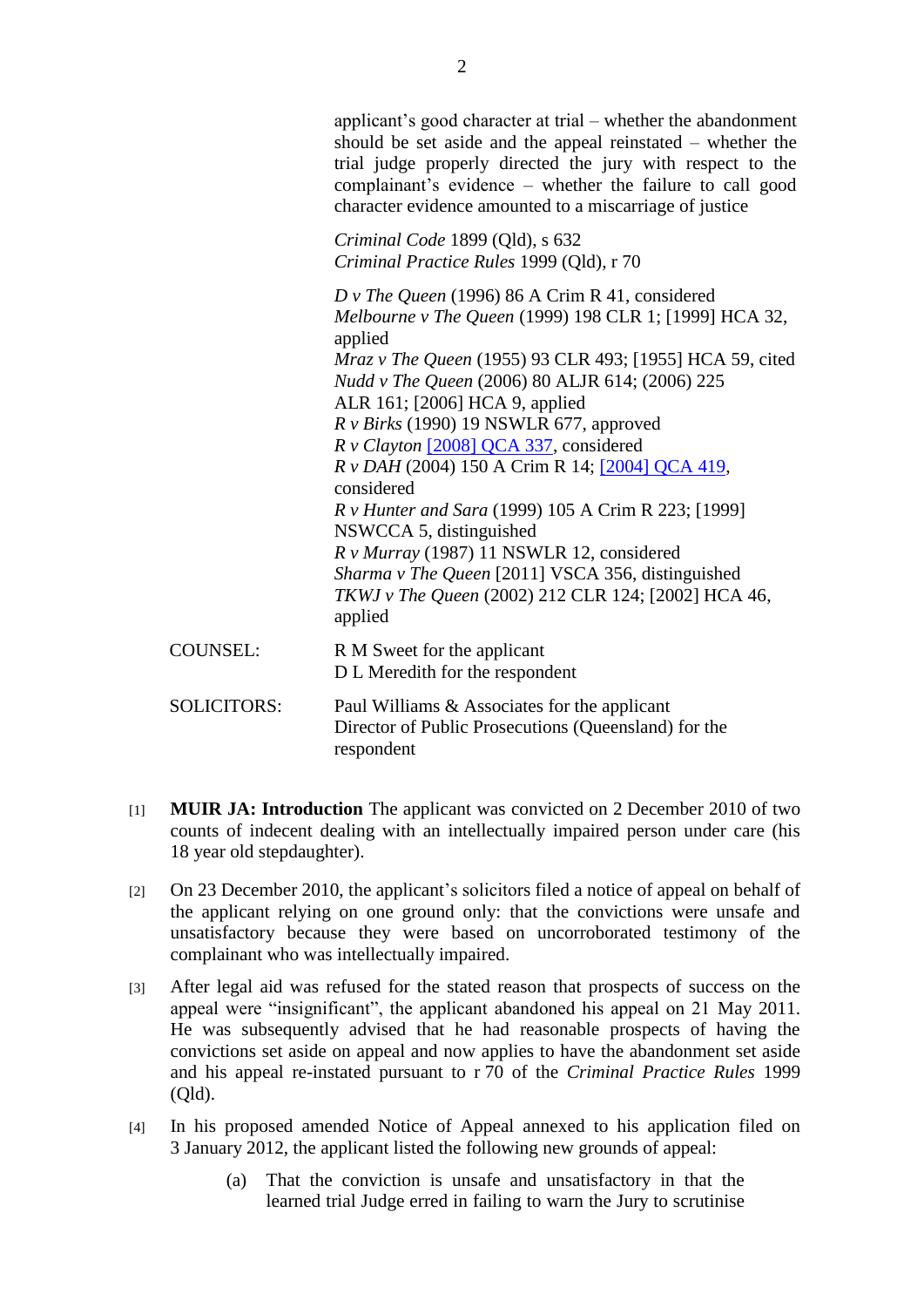the Complainant's evidence with a great deal of care in circumstances where she was labouring under an intellectual impairment and her evidence as to the allegations contained in Counts three (3) and four (4) was completely uncorroborated.

- (b) That the conviction is unsafe and unsatisfactory in that a substantial miscarriage of justice resulted from the flagrant incompetence of the Applicant's Counsel in that he failed to adduce evidence at the trial firstly; that the Applicant had no prior criminal convictions (apart from a minor traffic matter) and secondly; that he failed to adduce any evidence of the Applicant's good character from other witnesses in circumstances where the Applicant had provided his solicitor with several written character references.
- [5] The applicant also applies for leave to adduce further evidence in the form of affidavits from the applicant's two daughters and two friends testifying as to the applicant's good character. Also sought to be relied on was an affidavit by the applicant's present solicitor and an affidavit by the applicant swearing that he had provided a number of written references to his solicitor prior to the trial.

#### **The alleged offences**

- [6] Counts 1 and 3 on the indictment alleged unlawful dealing with the intellectually impaired complainant. Count 2 alleged an attempt to procure the intellectually impaired complainant to engage in carnal knowledge and count 4 alleged wilful and unlawful exposure of the intellectually impaired complainant to an indecent act. Counts 1, 3 and 4 each had the aggravating circumstance that the applicant had the complainant under his care.
- [7] The jury were unable to reach verdicts on counts 1 and 2 and a *nolle prosequi* was entered in respect of those counts on 2 December 2010. The substance of the allegations, in respect of counts 3 and 4, as recounted by the trial judge to the jury in his summing up, was:

Count 3 – the applicant's touching of the complainant's chest, the pulling aside of her bathers and the putting of his mouth on her crotch area around Christmas 2008 whilst the family were on holidays on Long Island.

Count 4 – the applicant's exposing his penis to the complainant and asking her to touch it on a night during a family holiday at Long Island.

#### **The evidence before the jury**

- [8] There were three witnesses called by the prosecution: the complainant; Mr Walkley, a forensic psychologist; and the complainant's mother. The applicant also gave evidence.
- [9] In a report dated 11 September 2009, Mr Walkley expressed opinions that the complainant:
	- had an IQ that placed her at the margin between borderline mental retardation and mild mental retardation;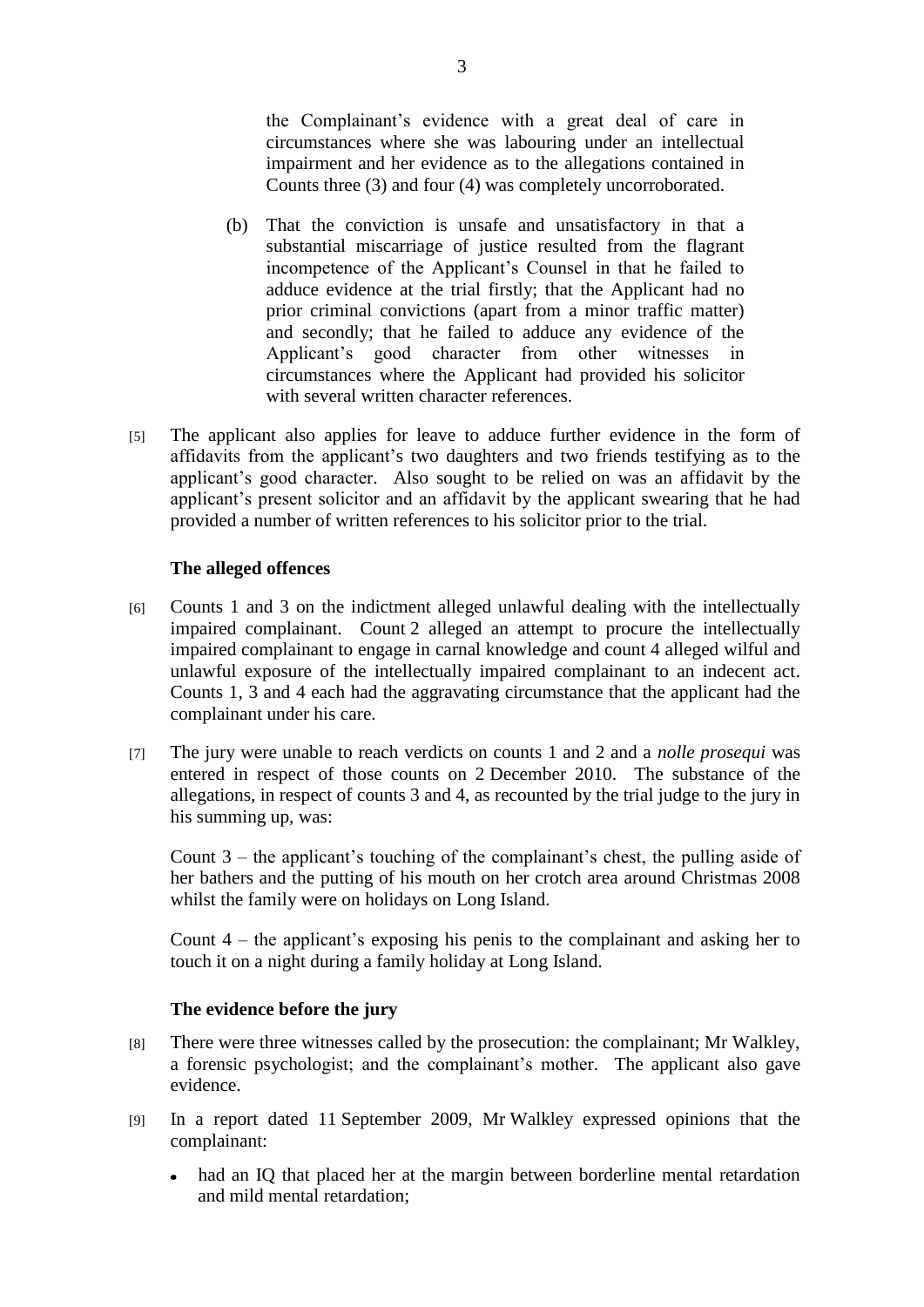- operated and functioned within the mild mental retardation classification;
- had an understanding of what it means to tell the truth, but did not understand the notion of being under oath;
- given her low levels of intellectual ability and her poorly developed sense of legal process, had a highly suspect capacity to provide reliable evidence, particularly under the pressure of cross-examination; and
- was likely to have a memory which was "less than fully reliable".
- [10] The complainant's mother gave evidence of complaints made to her by the complainant in response to being asked by the complainant's mother whether the applicant had ever touched her. The complainant's mother said, in effect, that she had no reason to suspect before then that the applicant may have behaved improperly in relation to the complainant.
- [11] The applicant gave evidence in which he denied the complainant's allegations.
- [12] It is now convenient to address the proposed grounds of appeal.

## **Ground 1 – Failure to warn the jury to scrutinise the complainant's evidence with a great deal of care**

- [13] It was submitted by counsel for the applicant that the trial judge's direction was inadequate to alert the jury's attention to the necessity that they should "scrutinise" the complainant's evidence with a great deal of care" because she was intellectually impaired and her evidence was uncorroborated.
- [14] Reliance was placed on  $R \vee DAH$ , in which White J (with whose reasons the other members of the Court agreed) noted $2$  that the High Court referred with approval to the following statement of Lee J in  $R \vee Murray^3$  concerning a provision of the *Crimes Act* 1900 (NSW), similar to s 632 of the *Criminal Code* (Qld):

―[I]n all cases of serious crime it is customary for judges to stress that where there is only one witness asserting the commission of the crime, the evidence of that witness must be scrutinised with great care before a conclusion is arrived at that a verdict of guilty should be brought in; but a direction of that kind does not of itself imply that the witness' evidence is unreliable.

There will be cases where the failure to bring home to the jury the position of the uncorroborated witness will undoubtedly lead to the verdict being set aside but that is a different matter altogether from requiring a direction that it is unsafe to act on the uncorroborated evidence of the complainant in a sex case."

[15] The fact that the complainant was "intellectually disabled in terms of her intellect" coupled with the circumstance that her evidence was about matters that had occurred, allegedly, some two years prior to the trial and the lack of corroboration of her evidence called for a stronger warning than the one given. This failure, it was

 $\frac{1}{1}$ [2004] QCA 419.

<sup>&</sup>lt;sup>2</sup> At [60]. 3

<sup>(1987) 11</sup> NSWLR 12 at 19.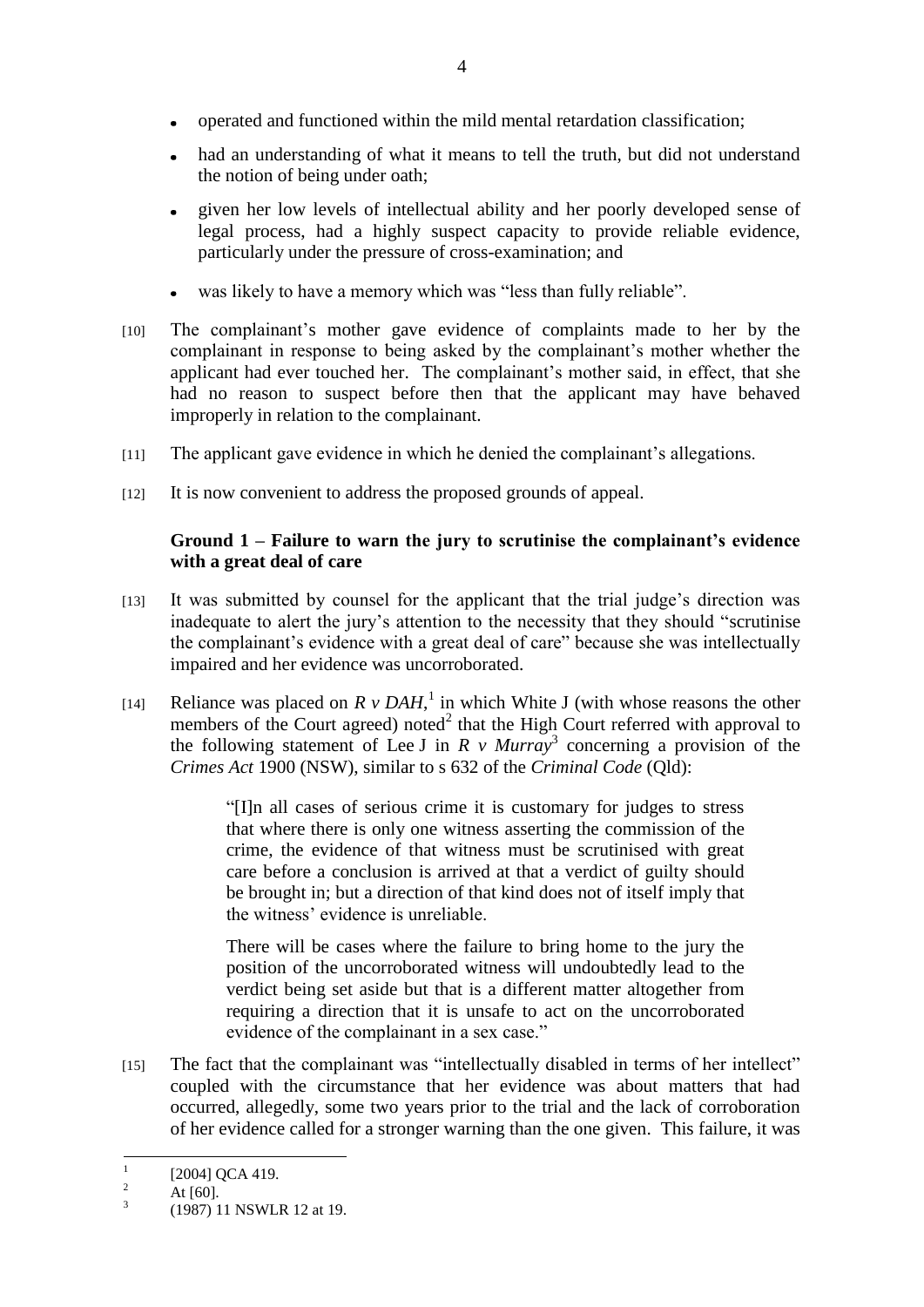submitted, constituted a miscarriage of justice in that the applicant was denied a chance of acquittal that was fairly open.<sup>4</sup>

[16] The trial judge directed the jury as follows:

―Obviously what is in issue here in relation to all four of the charges is whether you're satisfied beyond a reasonable doubt on all the evidence, whether the incidents occurred as described by the complainant. **That entails that you give careful consideration to the evidence of the complainant. There is no independent evidence that supports her.** The fact that she made complaints to her mother is not independent evidence. The mere fact that someone complains about something doesn't mean that that something occurred.

You may also use the evidence of those conversations to consider whether there are any consistencies or inconsistencies in the account that she gave to her mother and her evidence at the trial. And by that I included the statements that she made to the police officers. If there is consistency, you may find that that supports her credibility. If there are inconsistencies, you may find that it detracts from her credibility. It's a matter for you, ladies and gentlemen, to determine whether there are inconsistencies or consistencies and what impact they might have on the credibility of the complainant. But you've got to understand that the mere fact of making a complaint is not independent evidence of the facts on which the complaint or to which the complaint relates. **As I say, here there is no independent evidence which supports the complainant, so your assessment of this case very much depends on your assessment of the complainant as a witness.**

You must examine her evidence carefully, particularly **considering that she is intellectually impaired** and you have evidence as to the extent of that impairment from the evidence of Mr [Walkley]. If you find that she was a credible witness, that is accurate and reliable, you would find that the incidents occurred as she described and you would then need to determine whether the accused is guilty of each of the offences by considering their individual elements, particularly with regards to count 2, whether what the accused did and what the accused said amounted to an attempt in the way that I've described. If you can't be satisfied that the complainant is truthful and reliable, then you should acquit. As I say, also if you can't determine where the truth lies, you should acquit." (emphasis added)

[17] The words emphasised above were emphasised in counsel for the applicant's outline of argument. The evidence in the case was relatively brief. The complainant's evidence consisted of brief records of interviews conducted on 20 March 2009 and 11 May 2009, a very short evidence-in-chief and a fairly brief cross-examination. The complainant's evidence about the acts the subject of the alleged offences was clear and it was not suggested that there were any significant inconsistencies between the complainant's evidence on trial and what she had said on previous

 $\overline{4}$ 

<sup>4</sup> *Mraz v The Queen* (1955) 93 CLR 493; and *TKWJ v The Queen* (2002) 212 CLR 124 at [26].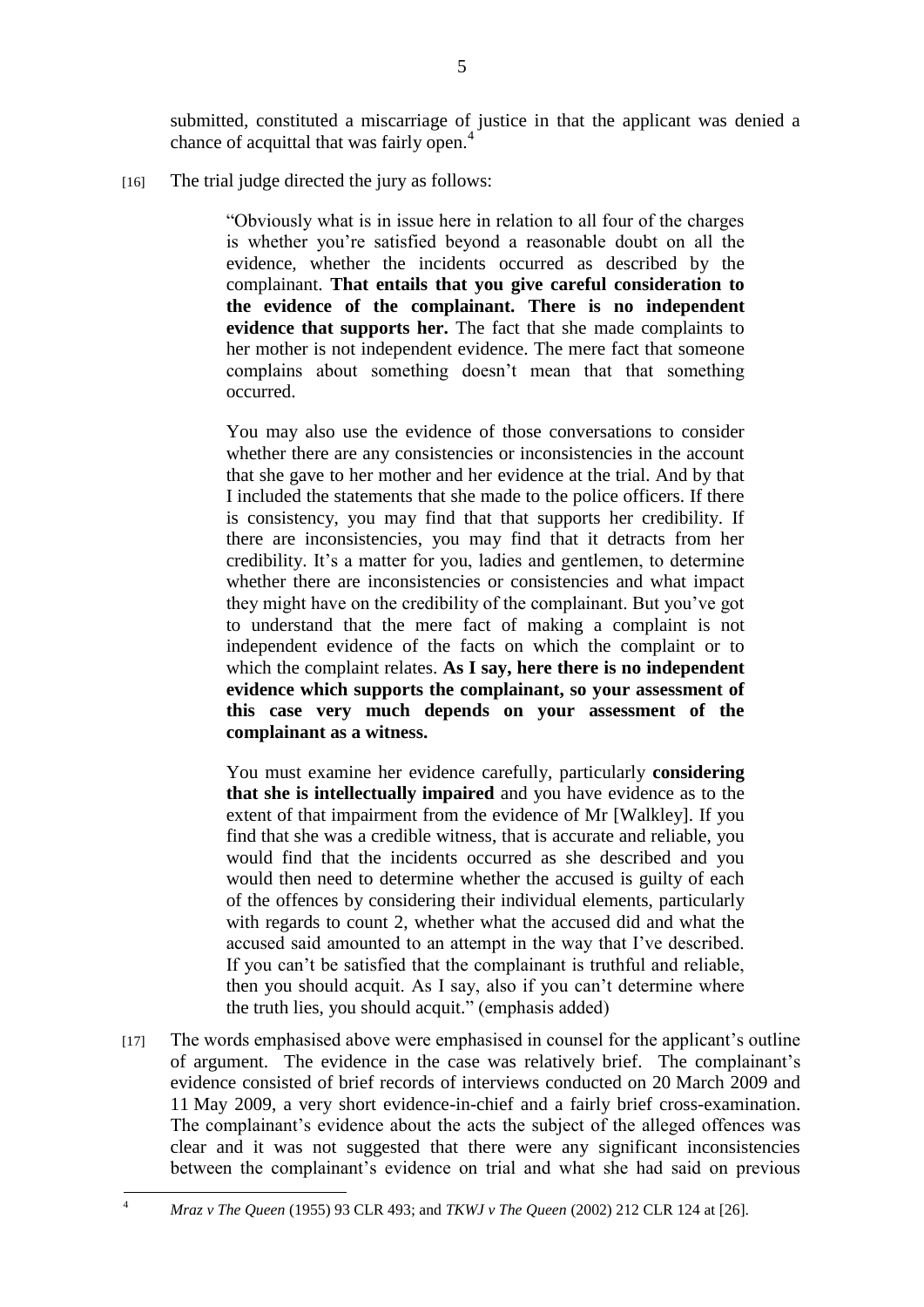occasions, including on the committal hearing, except that the allegation the subject of count 4 was not mentioned in the first record of interview and only three instances of offending conduct were referred to on the committal hearing.

- [18] The matters in issue and the extent of the evidence were confined and the trial judge's summing up was succinct and clear. In the passage from the summing up quoted above, the trial judge drew the jury's attention to the intellectual impairment of the complainant and the evidence of Mr Walkley. He said that the complainant's evidence had to be examined carefully because of her intellectual impairment. That was after he directed that the jury give careful consideration to the evidence of the complainant and informed the jury that there was no "independent evidence that supports her".
- [19] In my opinion, the difference between what the trial judge said and what the applicant asserts he should have said is largely semantic. There is in fact very little difference between an admonition to scrutinise evidence "with a great deal of care" and a direction that "careful consideration" must be given to the complainant's evidence as there is no independent evidence supporting her and a further direction that her evidence must be considered carefully "particularly considering that she is intellectually impaired".
- [20] It might have been preferable if the trial judge had reminded the jury of the relevant evidence of Mr Walkley, but his oral evidence was brief and would have been fresh in the jury's mind. Consequently, it does not appear to me that there is any substance in the applicant's criticisms in this regard.
- [21] Ground 1 was not made out.

## **Ground 2 – There was a substantial miscarriage of justice resulting from counsel's incompetence in failing to adduce evidence of good character and a lack of criminal history**

- [22] The applicant who was 46 years of age at trial and had no criminal history, other than a 10 year old minor drink driving offence, gave no evidence in this regard. No character evidence was called on his behalf despite his having provided his solicitor with what his solicitor described in pre-trial instructions to defence counsel as "numerous character references... some of which are from his own children". The solicitor remarked in the instructions that "these would be of no relevance except perhaps for sentencing arguments".
- [23] In this Court, the solicitor gave evidence via telephone that if written character references had been provided to him his practice would have been to place them on the file. He said that he had not located any on the file and he surmised that the reference in the instructions to counsel must have been to the provision of names of persons who could give character evidence. That explanation does not sit comfortably with the wording of the instructions.
- [24] The applicant swears to having provided his solicitor, before the trial, with at least three written references; one being from his daughter, Lisa. She swore that she provided a written reference to her father shortly after he was charged with the subject offences. The applicant also swore that neither his solicitor nor his barrister advised him that "it would be appropriate to consider whether or not any evidence [of good character] could be called". He swore, and his evidence in this regard is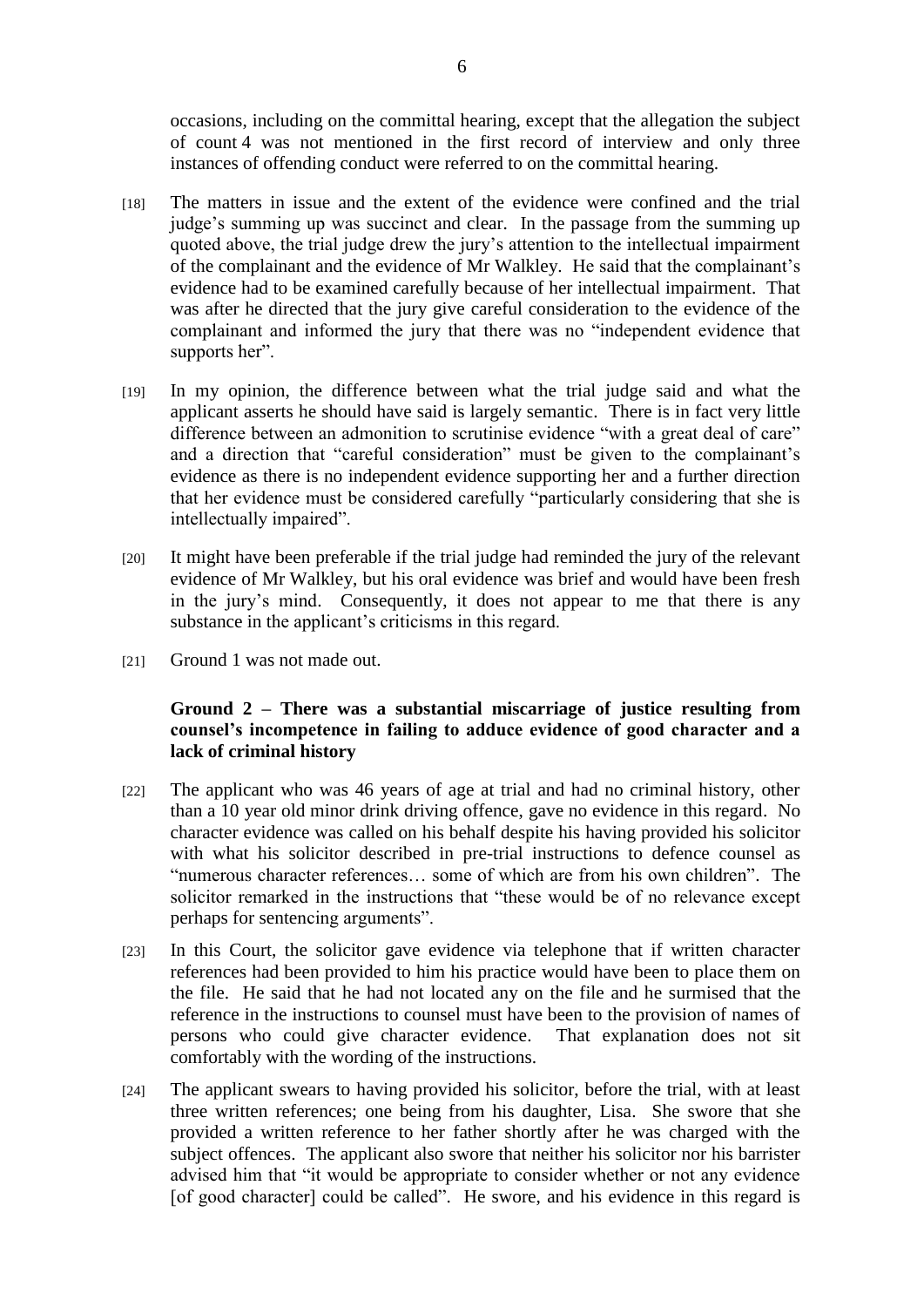uncontradicted, that his only conference with defence counsel was on the morning of the first day of the trial and that no mention was made in the conference of the possibility of calling character evidence.

- [25] The applicant's solicitor made no note of anything said in that conference or, for that matter, of anything said at any time during the trial.
- [26] Mr CP was one of the potential referees whose name was provided by the applicant to his solicitor. It was in houses owned or rented by Mr CP and his wife that the offences in counts 1 and 2 were alleged to have been committed. Neither Mr CP nor Mrs CP was approached by the applicant's solicitor to provide a statement.
- [27] It was submitted that any competent firm of solicitors would have obtained proofs of evidence from the persons who were put forward by the applicant as possible character witnesses and that any competent counsel would have led character evidence from all or some of the potential witnesses at the applicant's trial. It was submitted also that counsel's failure to call evidence as to lack of criminal history and as to character was not capable of a rational explanation on forensic grounds.<sup>5</sup>

## **Consideration of ground 2**

- [28] Reliance was placed by counsel for the applicant on the decision of the New South Wales Court of Appeal in  $R \vee H$ unter and Sara<sup>6</sup> in which one of the grounds on which a verdict of guilty of aggravated robbery against one of two co-accused was set aside was a miscarriage of justice resulting, inter alia, from the erroneous decision of the appellant's counsel not to lead evidence of a "portfolio" of "impressive and persuasive" character references. The facts were very different to those under consideration and the failure to lead character evidence was but one of a litany of serious errors on the part of defence counsel which led the Court to the conclusion that there had been a miscarriage of justice.
- [29] A particularly egregious error on the part of defence counsel in *R v Hunter and Sara* was acting for the appellant and his co-accused in circumstances in which defence counsel's duty to one of his clients was in conflict with his duty to the other. The raising of the appellant's good character as an issue would have been detrimental to the interests of the co-accused who had a not insignificant criminal history. Also, the appellant's involvement in the acts constituting the robbery were, at most, those of a person involved in a joint criminal enterprise. There was no direct evidence suggesting that the appellant assisted his co-accused in taking money or was present, ready to assist him. On his evidence, he did no more than break up a wrestling match and chase away a man who, he said, had tried to assault his companion. As a result of the joint representation, it was pointed out in the reasons of Wood CJ at CL, with whose reasons the other members of the Court agreed, the individual cases of the two accused were not adequately separated in addresses or in summing up and the possibility of different verdicts for each was left unexplored.
- [30] Although no point of principle of assistance to the applicant was identified by his counsel, the following observations of Wood CJ at CL are instructive:<sup>7</sup>

 $\frac{1}{5}$ See *TKWJ v The Queen* (2002) 212 CLR 124 at [17], [25] – [27], [107]; *Nudd v The Queen* (2006) 80 ALJR 614.

<sup>6</sup> [1999] NSWCCA 5.

 $^7$  At [63].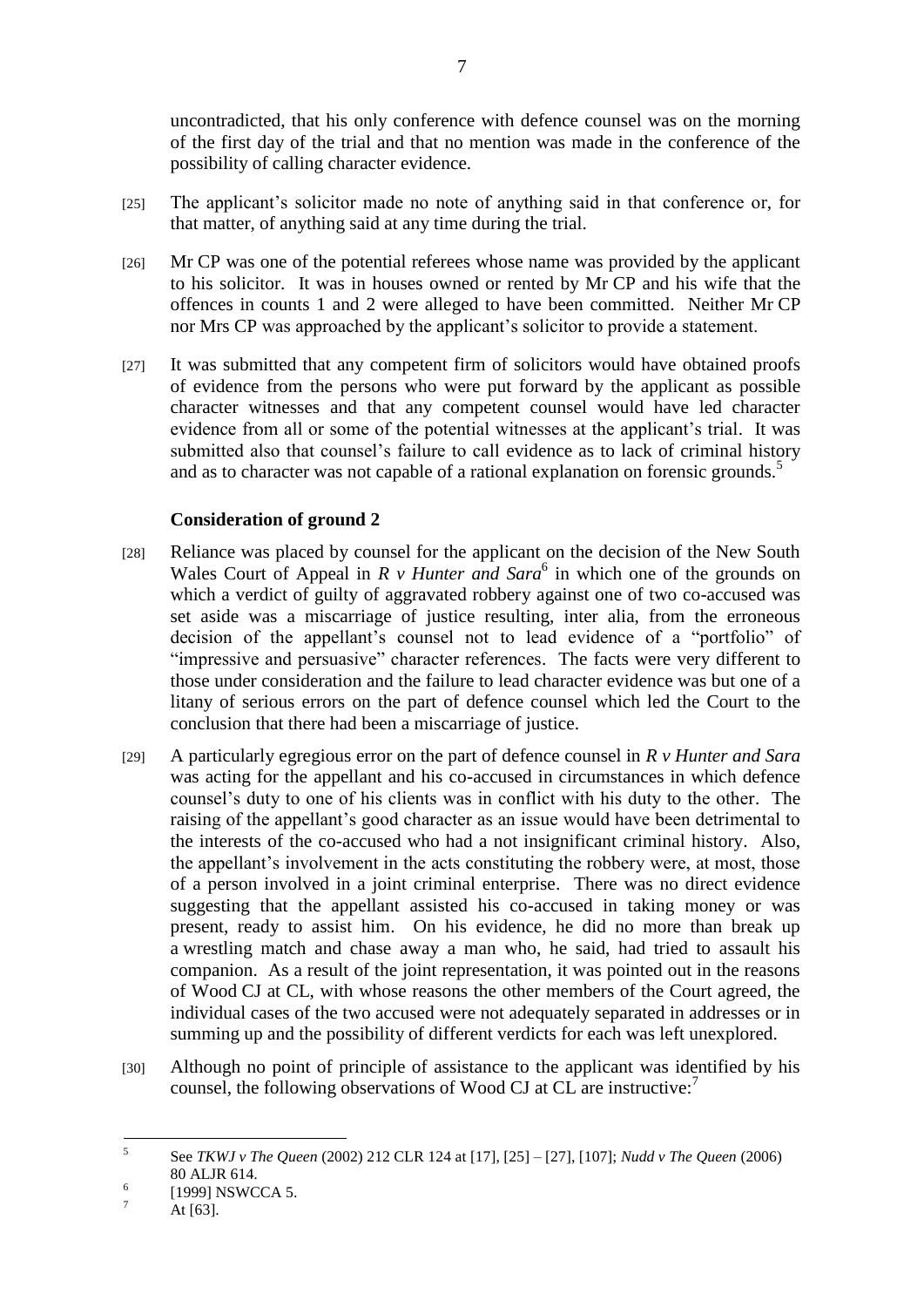―The decision whether or not to open up character is often a difficult one, upon which minds may differ. It is one that needs a great deal of careful consideration, as well as a full knowledge of what might be elicited or led by the Crown if character is raised. The potential damage that may be caused to the defence case, if an error is made is considerable: *Hamilton* (1993) 68 A Crim R 298 at 300 to 301. Hunt CJ at CL there said, at 300:

‗All of this makes it obvious that counsel for an accused (and I include here a solicitor for the accused where acting as the advocate) bears a very heavy burden when advising the client in relation to the decision which *the client* must make as to whether good character should be raised. That advice can only be given properly when it is based upon a *full knowledge* of what may be elicited or led by the Crown should character be raised by the accused. It is *not* sufficient for counsel merely to rely upon a *belief* based only on information provided by the accused. To put it bluntly, a person facing a criminal trial which may have a severe consequence to his or her liberty and/or reputation is not always a reliable source of such information. Such unreliability may result from the client's educational standards, culture, health, embarrassment or lack of comprehension. It may also result from the client's mendacity. Not only is it wise, it is imperative, that the information which the client gives be checked from a source which is reliable *before* any forensic step is taken to raise character."

- [31] In  $R \vee Birks$ <sup>8</sup> Gleeson CJ, (with whose reasons the other members of the Court agreed) made the following frequently referred to statement of relevant principle:
	- ―1. A Court of Criminal Appeal has a power and a duty to intervene in the case of a miscarriage of justice, but what amounts to a miscarriage of justice is something that has to be considered in the light of the way in which the system of criminal justice operates.
	- 2. As a general rule an accused person is bound by the way the trial is conducted by counsel, regardless of whether that was in accordance with the wishes of the client, and it is not a ground for setting aside a conviction that decisions made by counsel were made without, or contrary to, instructions, or involve errors of judgment or even negligence.
	- 3. However, there may arise cases where something has occurred in the running of a trial, perhaps as the result of 'flagrant incompetence' of counsel, or perhaps from some other cause, which will be recognised as involving, or causing, a miscarriage of justice. It is impossible, and undesirable, to attempt to define such cases with precision. When they arise they will attract appellate intervention."

 $\frac{1}{8}$ (1990) 19 NSWLR 677 at 685.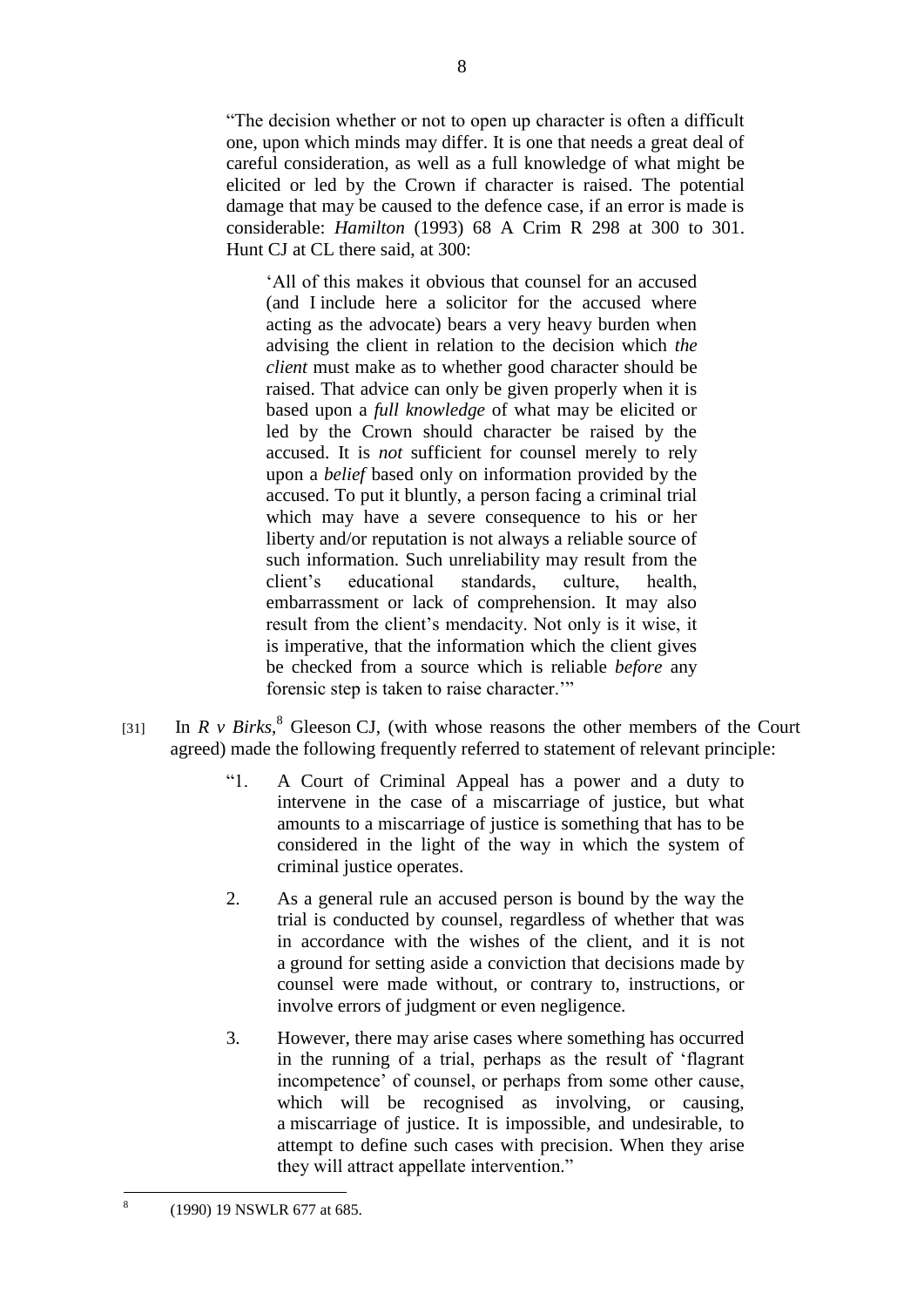## [32] Gleeson CJ expanded on those principles as follows in *TKWJ v The Queen*:<sup>9</sup>

―It is undesirable to attempt to be categorical about what might make unfair an otherwise regularly conducted trial. But, in the context of the adversarial system of justice, unfairness does not exist simply because an apparently rational decision by trial counsel, as to what evidence to call or not to call, is regarded by an appellate court as having worked to the possible, or even probable, disadvantage of the accused. For a trial to be fair, it is not necessary that every tactical decision of counsel be carefully considered, or wise. And it is not the role of a Court of Criminal Appeal to investigate such decisions in order to decide whether they were made after the fullest possible examination of all material considerations. Many decisions as to the conduct of a trial are made almost instinctively, and on the basis of experience and impression rather than analysis of every possible alternative. That does not make them wrong or imprudent, or expose them to judicial scrutiny. Even if they are later regretted, that does not make the client a victim of unfairness. It is the responsibility of counsel to make tactical decisions, and assess risks. In the present case, the decision not to adduce character evidence was made for an obvious reason: to avoid the risk that the prosecution might lead evidence from K.

Trial counsel made a decision not to call certain evidence. Viewed objectively, it was a rational tactical decision, made in order to avoid a forensic risk. It did not make the trial unfair, or produce a miscarriage of justice."

[33] In *TKWJ*, Gaudron J, with whose reasons Gummow J agreed, after remarking that,<sup>10</sup>

―Where decisions taken by counsel contribute to a defect or irregularity in the trial, the tendency is not to inquire into counsel's conduct, as such, but, rather, to inquire whether there has been a miscarriage of justice..."

went on to say that: $11$ 

―The question whether there has been a miscarriage of justice is usually answered by asking whether the act or omission in question deprived the accused of a chance of acquittal that was fairly open'. The word 'fairly' should not be overlooked. A decision to take or refrain from taking a particular course which is explicable on basis that it has or could have led to a forensic advantage may well have the consequence that a chance of acquittal that might otherwise have been open was not, in the circumstances, fairly open.

One matter should be noted with respect to the question whether counsel's conduct is explicable on the basis that it resulted or could have resulted in a forensic advantage. That is an objective test. An

<sup>–&</sup>lt;br>9 (2002) 212 CLR 124 at [16] – [17].

 $10$  At [25].

At  $[26] - [28]$ .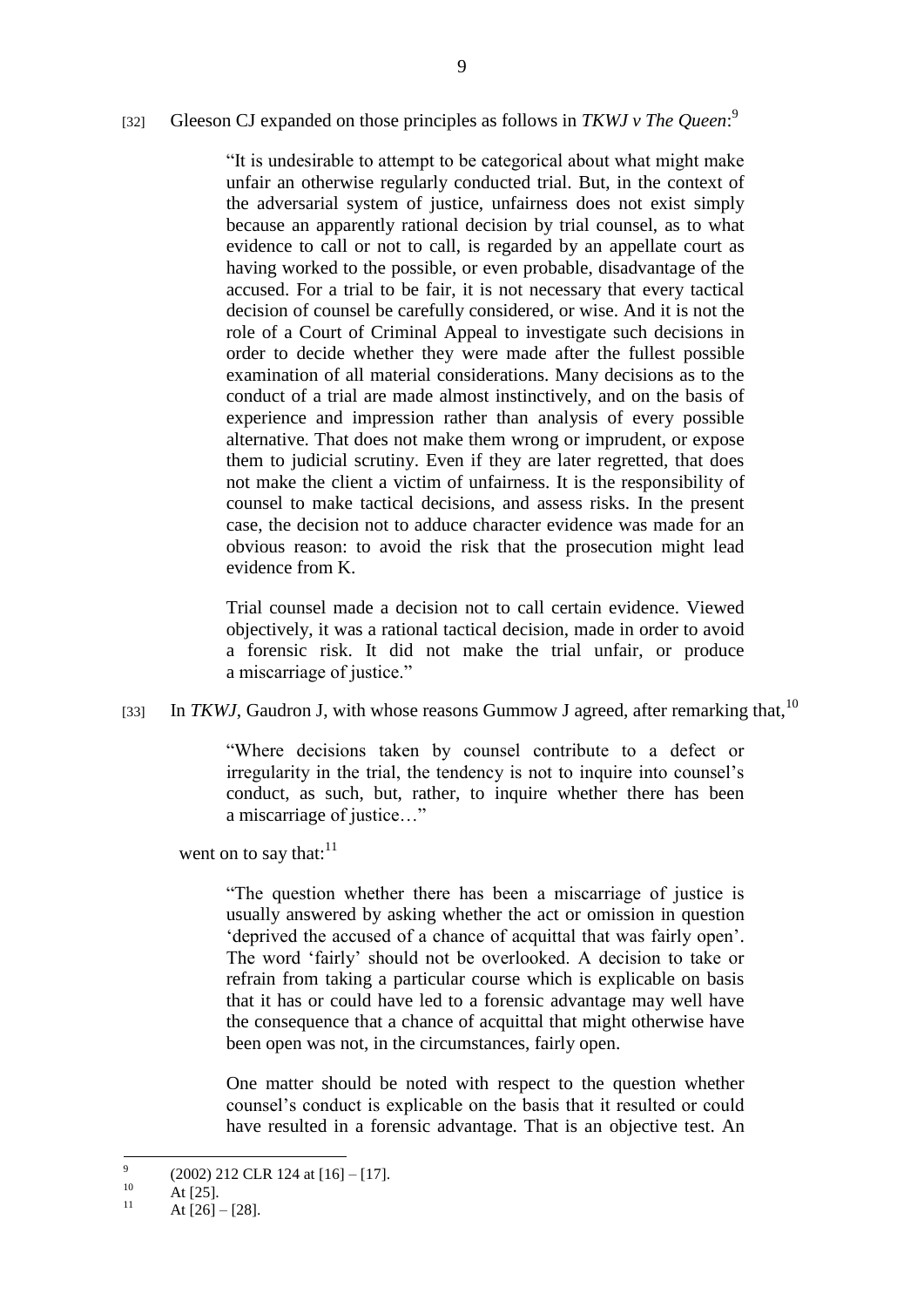appellate court does not inquire whether the course taken by counsel was, in fact, taken for the purpose of obtaining a forensic advantage, but only whether it is capable of explanation on that basis.

As already indicated, if there is a defect or irregularity in the trial, the fact that counsel's conduct is explicable on the basis that it resulted or could have resulted in a forensic advantage is not necessarily determinative of the question whether there has been a miscarriage of justice. It may be that, in the circumstances, the forensic advantage is slight in comparison with the importance to be attached to the defect or irregularity in question. If so, the fact that counsel's conduct is explicable on the basis of forensic advantage will not preclude a court from holding that, nevertheless, there was a miscarriage of justice."

[34] Referring to counsel's failure to call available evidence or to elicit evidence in cross-examination, her Honour remarked that in such a situation:  $12$ 

> ―…it has been customary to focus on the competence of defence counsel, it being said that there must be 'flagrant incompetence', an 'egregious error', 'extreme conduct' or 'significant fault'."

- [35] Her Honour noted that although, where there is a defect or irregularity in the trial, the reason why something occurred or did not occur is relevant to the question of whether there was a miscarriage of justice, the "relevant question that must ultimately be answered, is whether the act or omission resulted in a miscarriage of justice".<sup>13</sup>
- [36] In his reasons, McHugh J, after observing that, "Ordinarily, a party is held to the way in which his or her counsel has presented the party's case",  $^{14}$  proceeded to consider the circumstances in which counsel's conduct of the trial may have led to a miscarriage of justice:<sup>15</sup>

"But in other cases — perhaps the majority — the conduct of counsel — although irregular — will not necessarily deprive the accused of a fair trial. Not every error makes the trial unfair. Nevertheless, the irregular conduct of counsel may have affected the outcome. And a miscarriage of justice always occurs when there is a significant possibility that a material irregularity at the trial has resulted in the conviction of an accused person.

The critical issue in an appeal like the present is not whether counsel erred in some way but whether a miscarriage of justice has occurred. However, 'whether counsel has been negligent or otherwise remiss... remains relevant as an intermediate or subsidiary issue'. That is because the issue of miscarriage of justice in such cases ordinarily subsumes two issues. First, did counsel's conduct result in a material

…

 $12<sup>12</sup>$  $12$  At [29].

 $13$  At [31].

 $14$  At [74].

At [77] and [79] – [80] and [85].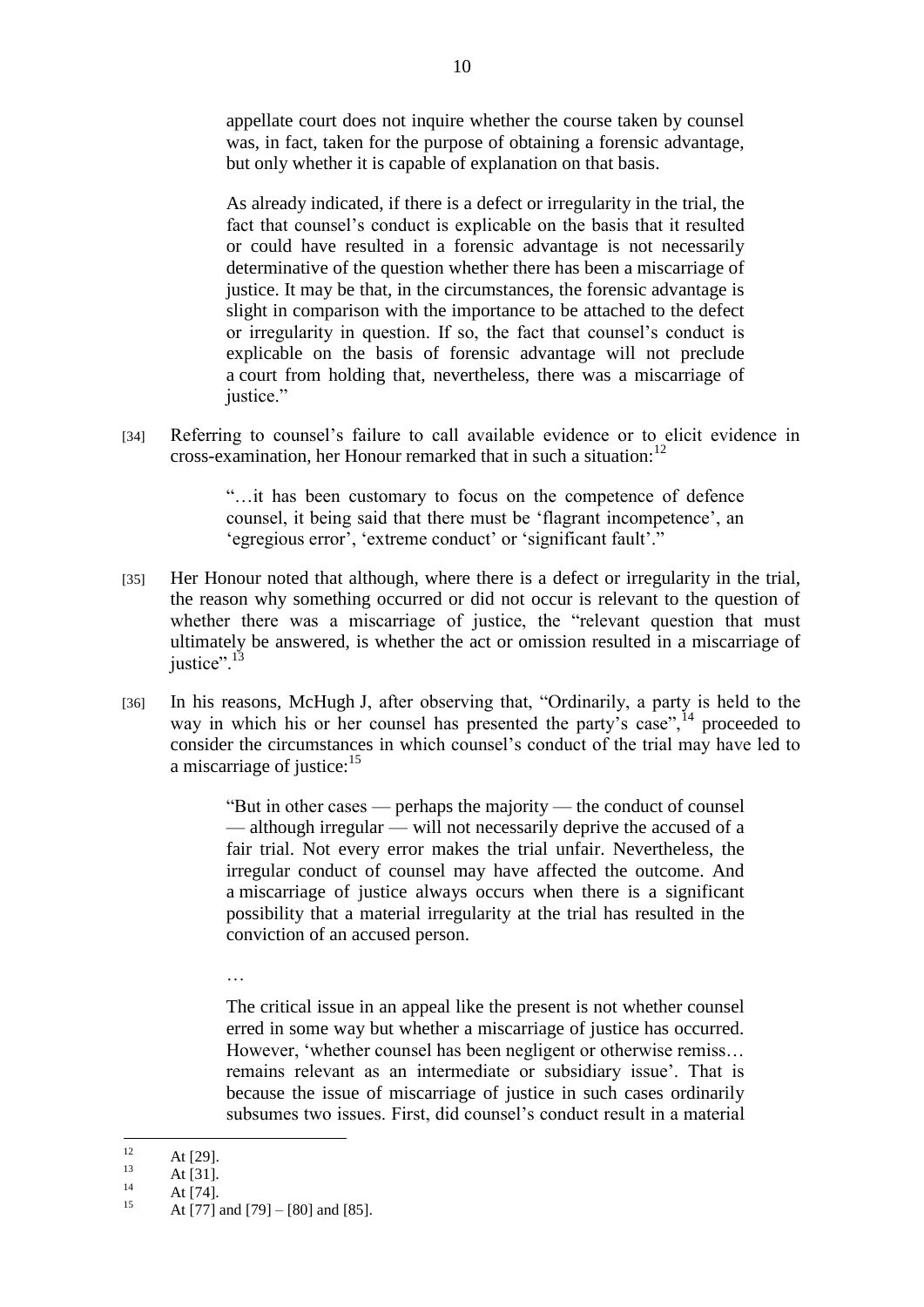irregularity in the trial? Second, is there a significant possibility that the irregularity affected the outcome? Whether a material irregularity occurred must be considered in light of the wide discretion that counsel has to conduct the trial as he or she thinks best and the fact that ordinarily the client is bound by the decisions of counsel. Accordingly, 'it is not a ground for setting aside a conviction that decisions made by counsel were made without, or contrary to, instructions, or involve errors of judgment or even negligence'. The appellant must show that the failing or error of counsel was a material irregularity and that there is a significant possibility that it affected the outcome of the trial.

In what circumstances then, will the appellant be able to discharge the heavy burden of establishing that counsel's conduct constituted a material irregularity amounting to a miscarriage of justice? Where the appellant can show that counsel has conducted the trial with flagrant incompetence, it is likely that the appellant will have established a material irregularity in the conduct of the trial that will provide the stepping stone to a finding of a miscarriage of justice.

Furthermore, where the alleged error of counsel does not concern a forensic choice, the appellant will usually be in a better position to prove that a miscarriage of justice has occurred than in cases of forensic choice. If counsel omits to call a material witness because of a memory lapse or a breakdown in communication and there is a significant possibility that the omission affected the outcome, the appellant will usually establish that a miscarriage of justice has occurred."

[37] It is useful to complete these references to relevant principle with the following passage from the reasons of Gummow and Hayne JJ in *Nudd v The Queen*: 16

> ―As four members of this Court explained in *TKWJ v The Queen*, describing trial counsel's conduct of a trial as 'incompetent' (with or without some emphatic term like 'flagrantly') must not be permitted to distract attention from the question presented by the relevant criminal appeal statute, here s 668E of the *Criminal Code* (Qld). ‗Miscarriage of justice', as a ground on which a court of appeal is required by the common form of criminal appeal statute to allow an appeal against conviction, may encompass any of a very wide variety of departures from the proper conduct of a trial. Alleging that trial counsel was incompetent does not reveal what is said to be the miscarriage of justice. That requires consideration of what did or did not occur at the trial, of whether there was a material irregularity in the trial, and whether there was a significant possibility that the acts or omissions of which complaint is made affected the outcome of the trial.

> Pointing to the fact that trial counsel did not take proper instructions from the accused, did not properly understand the statutory

…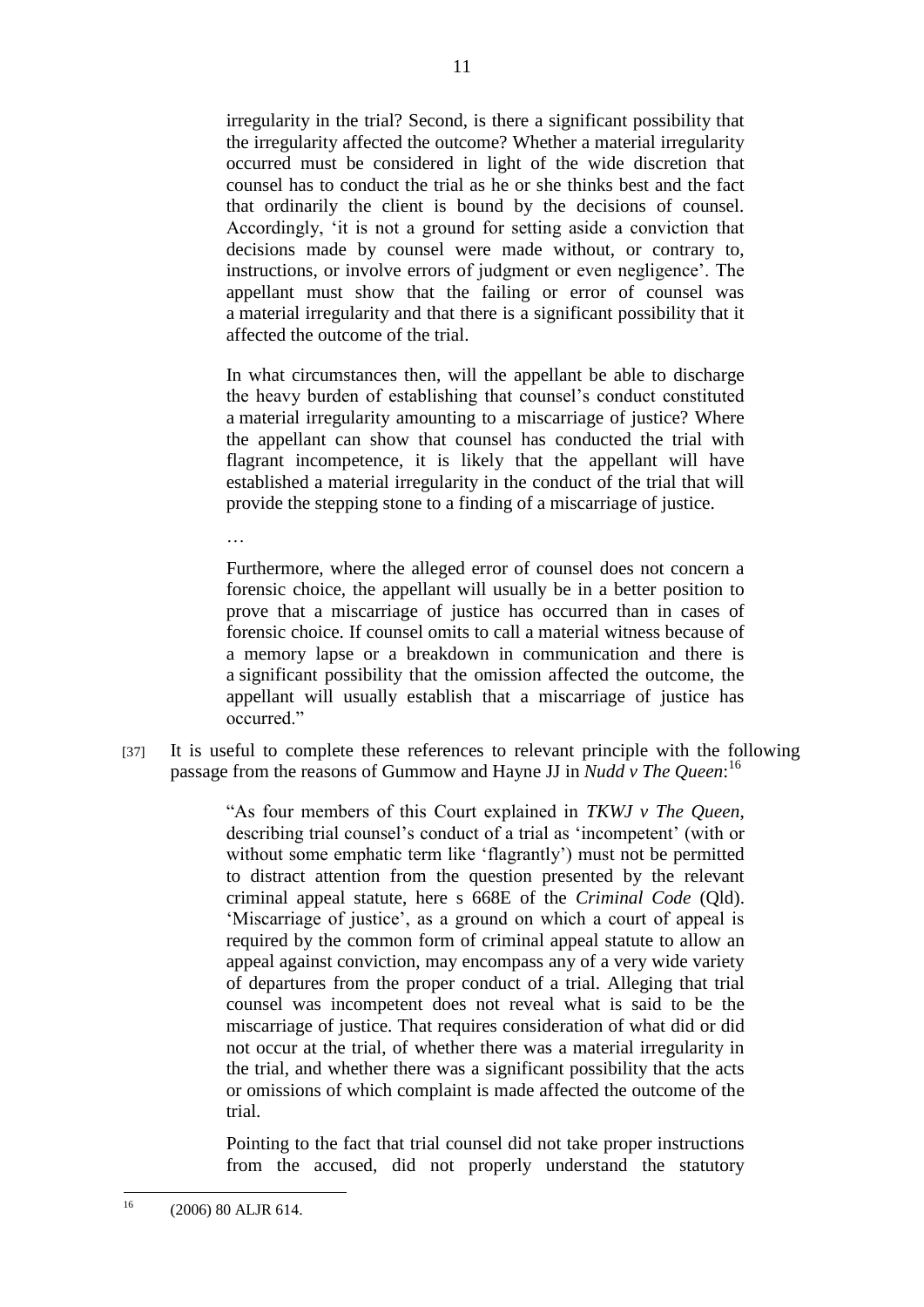provisions under which the accused was charged, or had not read the cases that construed those statutory provisions, would reveal that counsel was incompetent. Showing all three of these errors would reveal very serious incompetence. But an appeal against conviction must ultimately focus upon the trial and conviction of the accused person not the professional standards of the accused's counsel. Was what happened, or did not happen, at trial a miscarriage of justice?" (citations omitted)

- [38] Counsel for the applicant relied on two other cases in which failure to call character evidence was held to give rise to a miscarriage of justice. In *D v The Queen*,<sup>17</sup> D was convicted of a number of sexual assaults against his daughter. He gave evidence denying the allegations. The complainant's evidence was not corroborated. Defence counsel adverted to the issue of D's good character during the trial, but failed to call available witnesses to give relevant evidence. The available evidence included that of D's local priest, who would have sworn to D's regular attendance at mass, assistance in the parish, honesty and trustworthiness. A former sheriff's officer in the district in which D resided would have sworn to knowing him for over 30 years, the high esteem in which he was held in the community, his trustworthiness, his good relationship with his children, and his volunteer services. D's sister would have sworn in detail to his good relationship with his children. Other friends and associates would have deposed to his good character, standing and community service.
- [39] In his reasons, Hunt CJ at CL, drew attention to the lack of corroboration of the complainant's evidence. His Honour was of the view, drawing on his long experience, that the character evidence which was not called was "very likely to have been regarded by the jury as impressive" enough to have had "a substantial effect upon their verdicts". He was satisfied that there was "a substantial" or "a significant possibility, that the jury would have acquitted the appellant if this impressive evidence of good character had been given". He regarded the failure to lead the evidence as "unexplained and inexplicable". The other members of the Court agreed with Hunt CJ at CL's reasons.
- [40] In *Melbourne v The Queen*, <sup>18</sup> Hayne J also expressed the view that good character evidence may play a significant role in the outcome of a criminal trial. He said in that regard:

―Nevertheless, the fact that an accused is a person of good character may loom large at trial. It may be a very persuasive argument in the hands of the accused's advocate and may be very influential in the jury's deliberations. In some cases, it may lead the jury to conclude that they are not satisfied of the guilt of the accused. In at least some cases that may owe more to an appeal to emotion or prejudice than to any identifiable and logical process of reasoning."

[41] In *Sharma v The Queen*,<sup>19</sup> the 33 year old applicant general medical practitioner was convicted of three counts of indecent assault and seven counts of rape of the 24 year old complainant. The complainant and the applicant had consensual sexual

 $17$ <sup>17</sup> (1996) 86 A Crim R 41.

 $^{18}$  (1999) 198 CLR 1 at 55.

<sup>[2011]</sup> VSCA 356.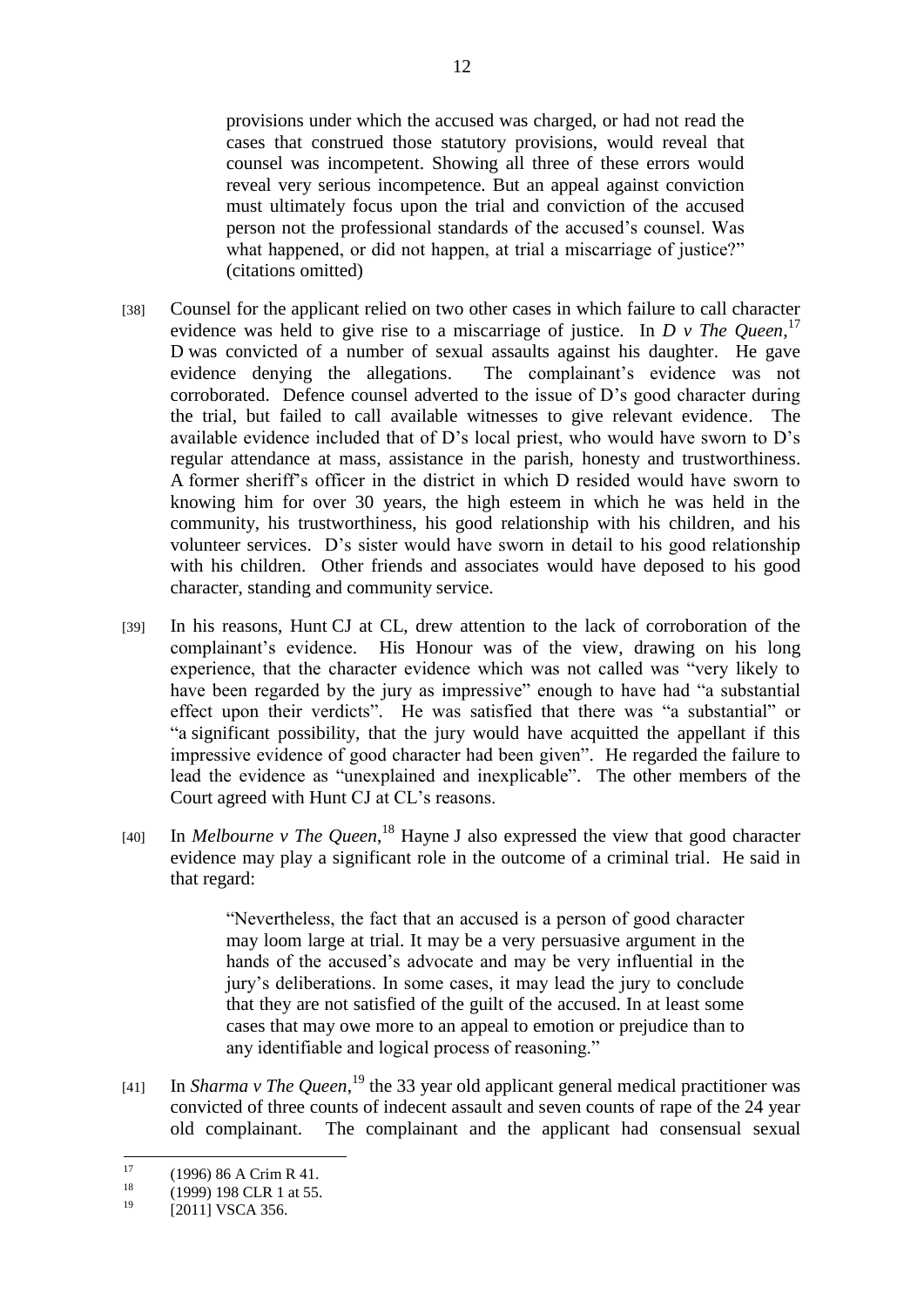intercourse three times before the date on which the offences were committed, including on the morning of the day before the date of the alleged offences. The issue for the jury was whether the offending conduct, which included digital and penile vaginal and anal penetration, was consensual. The applicant did not give evidence. He gave an interview to police in which he denied absence of consent. He said that he and the complainant had both been drunk at the time of the offending conduct and that he had thought the complainant was aware of what he was doing.

- [42] During the trial, an investigating police officer was asked by defence counsel whether he was aware that the applicant had no prior offences. The police officer responded that he could not comment and the matter was not taken further by defence counsel. The question of good character was taken up by the judge, who queried whether the prosecution may be able to make some concession in that regard. The prosecutor said that he or she would need to obtain information and the matter was not taken further in the course of the trial.
- [43] The applicant deposed that during an adjournment on the third day of the trial, the applicant's fiancée asked counsel whether the applicant needed character witnesses. He said that his counsel was dismissive, saying that his witnesses would be embarrassed by photographs which the applicant had taken in the course of the offending conduct. He was not asked to provide any personal history to defence counsel.
- [44] On the sentencing hearing, evidence of the applicant's good character was provided by written references from eight general medical practitioners or specialists, two medical receptionists, a medical practice manager, the Chief Executive Officer of an aged care facility, six of the applicant's patients and his fiancée. Most of the referees said that they were aware of the charges against the applicant and that he had fine personal qualities and was a caring doctor. A medical practitioner and two patients of the applicant who gave evidence on the sentencing hearing said that they maintained a high opinion of the applicant despite his conviction. The sentencing judge noted that there was "powerful evidence" as to the applicant's "professional standing and reputation" in the Bendigo area.
- [45] The Court, after noting that under s 276 of the *Criminal Procedure Act* 2009 (Vic) the question for resolution was whether defence counsel's failure to lead good character evidence resulted in a substantial miscarriage of justice, said: $^{20}$

―This case is very close to the line. As was observed in *Melbourne v The Queen*, the fact that character evidence is admissible to establish the improbability that the accused committed the charged offence, is an anomalous exception to common law principles and ‗must be regarded as an indulgence to the accused which continues to be maintained for historical reasons'.

Further, as Hayne J said in *Melbourne v The Queen*:

the use that a jury may make of such evidence as is given about the previous character of the accused will vary greatly according to the circumstances of the case. It

 $20$ <sup>20</sup> *Sharma v The Queen* [2011] VSCA 356 at [44] – [45].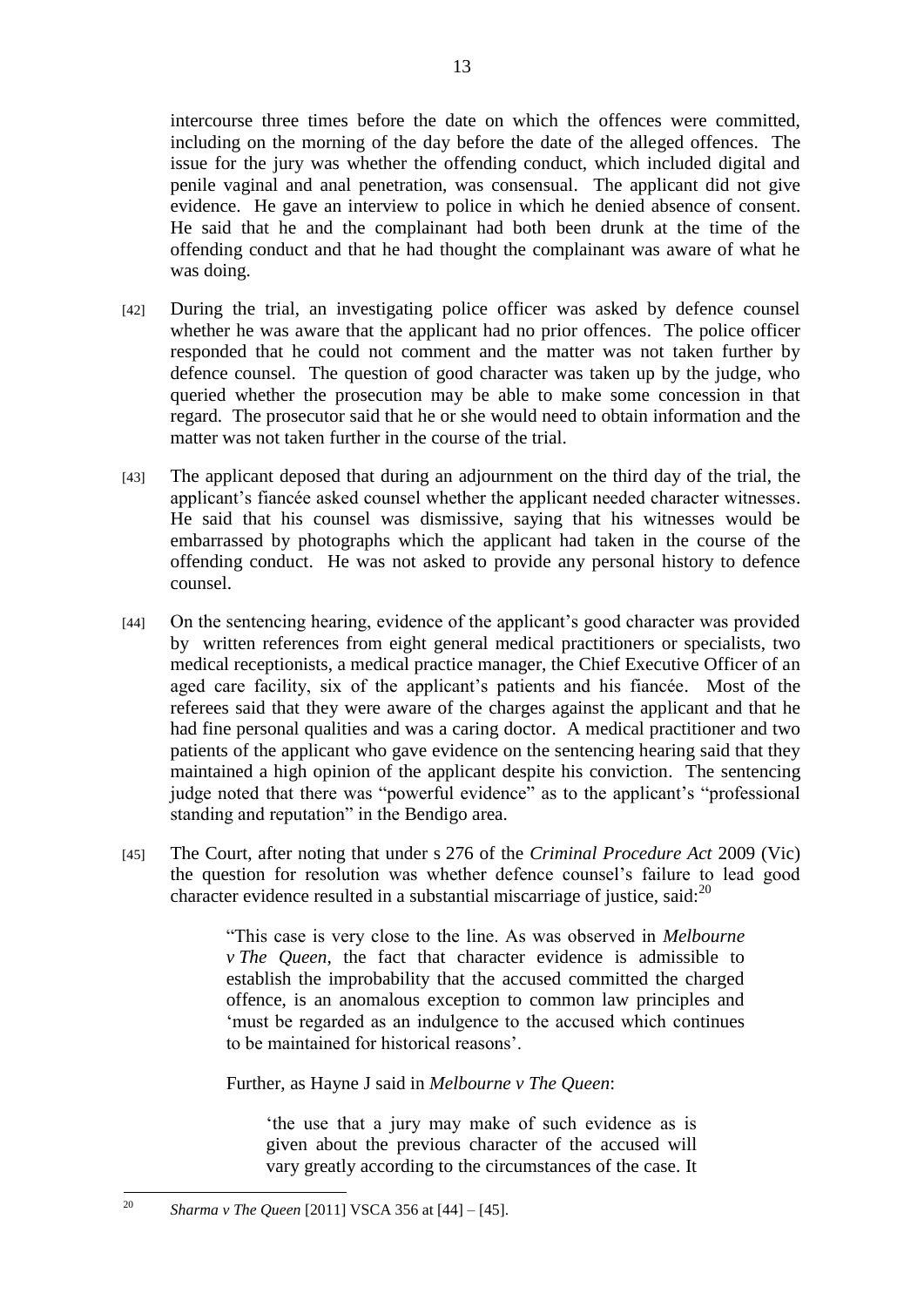will vary according to what is said about the previous character of the accused and what relationship (if any) that has to the case that it is sought to make against the accused "

- [46] The Court remarked on the fact that some of the applicant's answers in his record of interview could have been regarded by the jury as admissions that the applicant did not believe that the complainant had consented to some or all of the sexual acts performed on her. That, it was said, made it arguable that the applicant's admissions would have outweighed any good character evidence. Nevertheless, the contrary view was open and, in the Court's opinion, defence counsel's failure to take steps to remove any negative impression caused by the police officer's unresponsive answer to the question of his awareness that the applicant had no prior offences, coupled with the failure to call good character evidence, deprived the applicant of a chance of acquittal so that a substantial miscarriage of justice had arisen.
- [47] It will be seen from the above account that the facts of *Sharma* are quite distinctive and the case provides little assistance for present purposes. That is to be expected. In determining how established principles are to be applied to particular facts, there will often be little to be gained in examining the application of the same principle to quite different facts. At this juncture, it is perhaps useful to note that evidence of good character may be used by the jury in assessing the probability of the accused committing the offence charged and in assessing his credibility.<sup>21</sup> Whether a direction on the use a jury may make of good character evidence should be given is a matter for the exercise of a discretion by the trial judge,  $2^2$  but where such a direction is requested by counsel it will normally be given.<sup>23</sup>
- [48] On the hearing of the subject application, the applicant sought to rely on affidavits by Mr and Mrs CP, former neighbours of the applicant, and by his married daughters, RR and LL. Both Mr and Mrs CP, had they been approached by the applicant's solicitors at the time of the trial, would have sworn to the effect that they knew the applicant well and regarded him as a truthful, honest and trustworthy person. Mr CP would have said that the applicant had resided in the CP's home for two to three months approximately nine years ago, that he trusted him with his family and regarded, and continued to regard, him as a decent and honest man whom he admired and respected. He swore that he had raised with the applicant his willingness to provide a reference during the trial.
- [49] Ms RR swore to the reliability, honesty and decency of the applicant and to being unaware of his ever having sexually interfered with any female friend of hers. Ms LL swore to like effect and testified, at least implicitly, of many occasions on which female friends of hers had stayed overnight in the house with the applicant without there being any indication of sexually inappropriate behaviour.
- [50] Counsel for the respondent submitted that character evidence of the type now sought to be led would have been of limited value to the applicant. He submitted that there was little scope to attack the complainant's credit, but more scope to

 $21$ <sup>21</sup> *Melbourne v The Queen* (1999) 198 CLR 1 at 14 per McHugh J and at 56 per Hayne J.

<sup>22</sup> *Melbourne v The Queen* (1999) 198 CLR 1 at 12, 21 per McHugh J; at 28, 29 per Gummow J; and at 57 per Hayne J.

<sup>23</sup> *Melbourne v The Queen* (1999) 198 CLR 1 at 12 per McHugh J; and at 28 per Gummow J.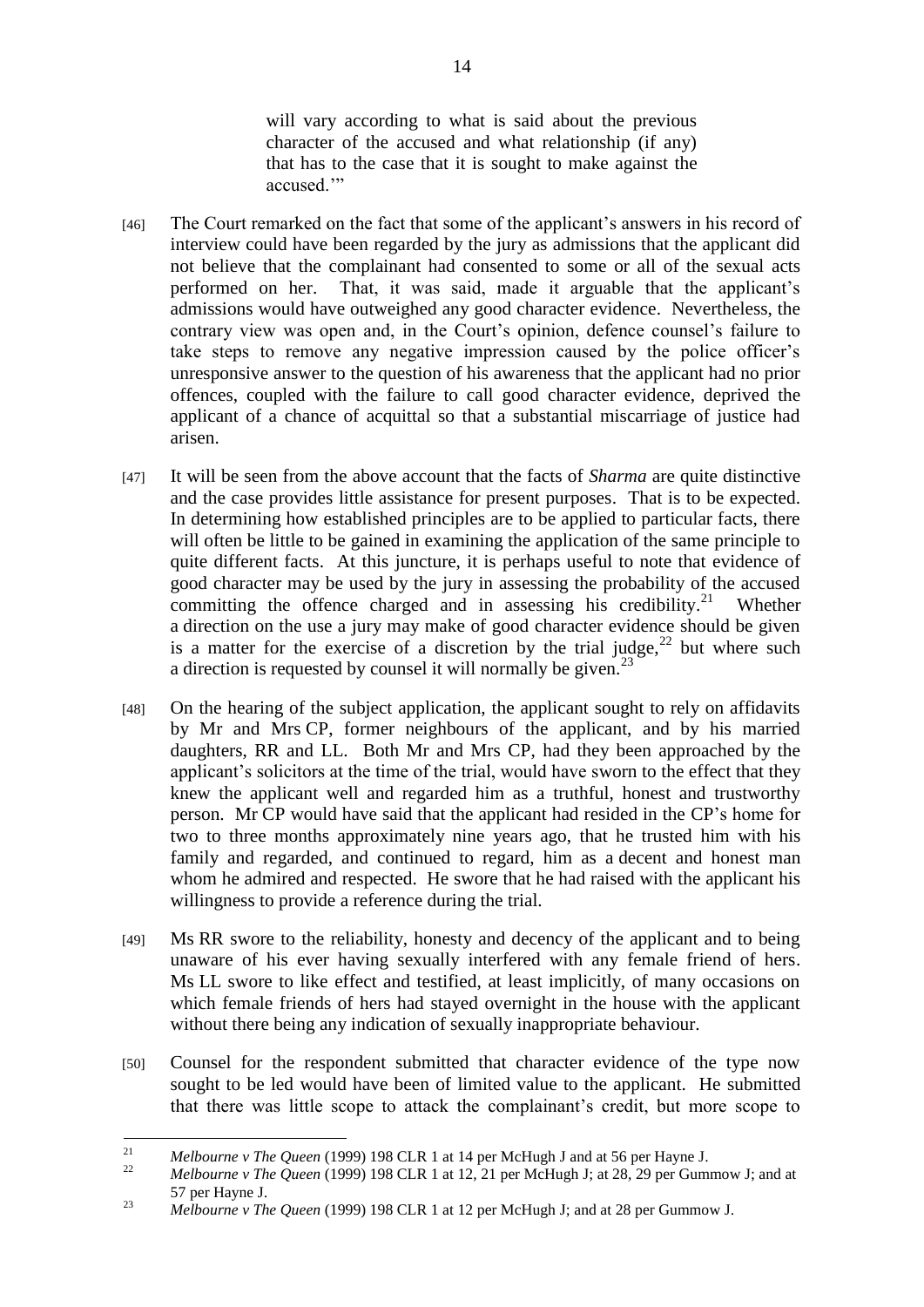attack her reliability and that was the course taken by defence counsel. He submitted also that the complainant was unsophisticated and highly unlikely to be able to create and maintain a false story. In those circumstances, the jury may well reason that, even though evidence of good character might make the applicant less likely to commit the offences, the obvious innocence of the complainant made it unlikely that she would invent such a story. It was submitted also that a reputation for good character is of limited use in sexual offences of this nature which are inherently of a type which a person of general probity might commit. Finally, it was submitted that the interests of justice did not justify the reinstatement of the appeal after a considered decision to abandon it.

#### **Conclusion**

- [51] Sexual offending by adult males of previously unblemished reputations and who appear to their friends, relatives and business and social acquaintances to be of impeccable character is found to have occurred all too frequently. There is also ample evidence that adult males, as a general rule, are substantially more likely to commit sexual offences against their stepchildren than their own progeny. The publicity given to the great many cases involving sexual offending by clergymen against children in their care or subject to their influence has tended to devalue even glowing references by clerics in the circumstances under consideration.
- [52] It is unlikely, as counsel for the respondent submitted, that the jury would have attached much weight to character references from the applicant's natural daughters. Jurors would expect daughters to be supportive of their father and the fact that the daughters observed no untoward conduct by the applicant in relation to their friends was unlikely to have had significant influence in the credibility contest between the complainant and the applicant.
- [53] The fact that the applicant may not have behaved inappropriately in the presence of Mr and Mrs CP is also unlikely to have been regarded by the jury as particularly significant. They would have been aware, and, if not, would most likely have been informed by the prosecutor, that offending conduct of the subject nature is normally clandestine and often does not come to light until well after the discontinuance of the offending conduct.
- [54] It is arguable that the failure to lead the character evidence contained within the affidavits relied on by the applicant on the hearing of these applications, viewed objectively, is explicable as a reasonable forensic decision. The character evidence which would have been led, as I have explained, was not particularly potent. As such, it was capable of being regarded as distracting from potentially more productive arguments, such as those based on the complainant's incapacity, memory difficulties and inconsistencies, relatively minor though the latter may have been. There is also the element of risk. The prosecutor's cross-examination in relation to character could not be confined to matters relating to the applicant's prior conviction. Accordingly, if evidence of good character was to be led, competent defence counsel would have needed to be satisfied that there were no disreputable matters in the applicant's past capable of being used against him. Competent defence counsel may also have had in mind that the trial judge "might remind the jury that people do commit crimes for the first time, a consideration with particular force in certain types of crime, notwithstanding evidence of past good character".<sup>24</sup>

<sup>24</sup> <sup>24</sup> *Melbourne v The Queen* (1999) 198 CLR 1 at 39 per Kirby J referring to observations of King CJ in *R v Trimboli* (1979) 21 SASR 577 at 578.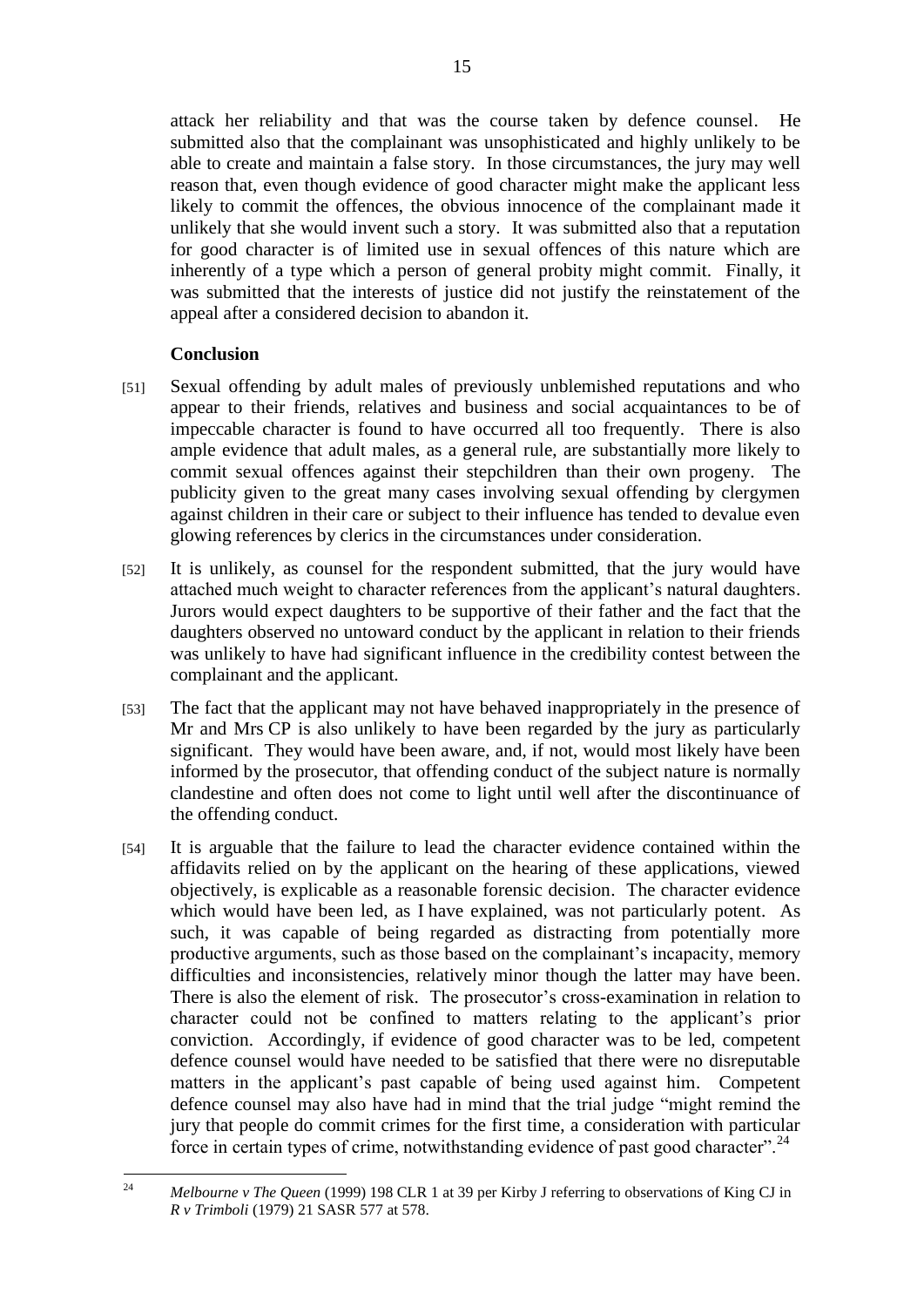- [55] Nevertheless, I am persuaded that there has been a miscarriage of justice. The applicant was deprived of a chance of acquittal<sup>25</sup> and there was a "significant" possibility" that if character evidence had been led the outcome of the trial would have been affected. The miscarriage of justice here stems from a combination of things. The applicant informed his solicitor of the availability of persons able to give evidence of good character. The solicitor passed that information on to defence counsel without informing defence counsel of the substance of the evidence the potential witnesses could give and in such a way as to minimise the potential significance of the evidence.
- [56] I consider it probable that defence counsel gave no significant consideration to whether character evidence should be led. He did not raise the matter with the applicant. It is unlikely that he raised it with the solicitor. There was, of course, little time for defence counsel to properly consider and evaluate much in relation to the evidence to be led and contested on the trial having regard to the timing and duration of his only conference with the applicant: on the morning of the trial and possibly for less than an hour. The possibility that anyone other than the applicant might be able to give evidence of value in the defence case does not appear to have been adverted to and although the applicant gave evidence, he was not questioned by defence counsel with a view to bolstering his credit.
- [57] It is probable that the solicitor, who had been admitted to practice about 18 months prior to the trial, was not alert to the role character evidence could play in the applicant's defence. He appeared to think that such evidence could only be of value in a sentencing hearing should the applicant be convicted. Consequently, the applicant was deprived of something to which he was entitled: the due and informed consideration by his legal advisors of the evidence to be led on the trial. It was also clear that potential avenues of cross-examination were left unexplored.
- [58] The outcome of the trial depended on whether the jury accepted the uncorroborated evidence of the intellectually impaired complainant. In the result, guilty verdicts were returned on only half the counts. It should have been apparent to the applicant's legal representatives that the prosecution and defence cases were finely balanced and that it was imperative that all reasonable steps be taken to cast doubt on the complainant's evidence and bolster that of the applicant. The complainant's vulnerability arising from her intellectual impairment made the alleged offending particularly abhorrent. It was thus singularly desirable to show, if possible, that it would be quite out of character for the applicant, having regard to his personal qualities and past behaviour in relation to the complainant and others, to take advantage of the complainant's vulnerability. In the circumstances just outlined, the fact that the character evidence had the limitations referred to earlier would not have necessitated or even supported the conclusion that it should not be led. No steps were taken to bolster the applicant's credibility or, it would seem, even considered. These matters in combination, in my view, constituted material irregularities in the conduct of the trial.
- [59] For these reasons, ground 2 was made out.
- [60] The applicant filed a notice of abandonment of his appeal acting on advice received by him from Legal Aid Queensland. Under r 70 of the *Criminal Practice Rules*  1999 (Qld), an appeal is taken to be dismissed by the Court when notice of

 $25$ <sup>25</sup> *TKWJ v The Queen* (2002) 212 CLR 124 at 144 per McHugh J.